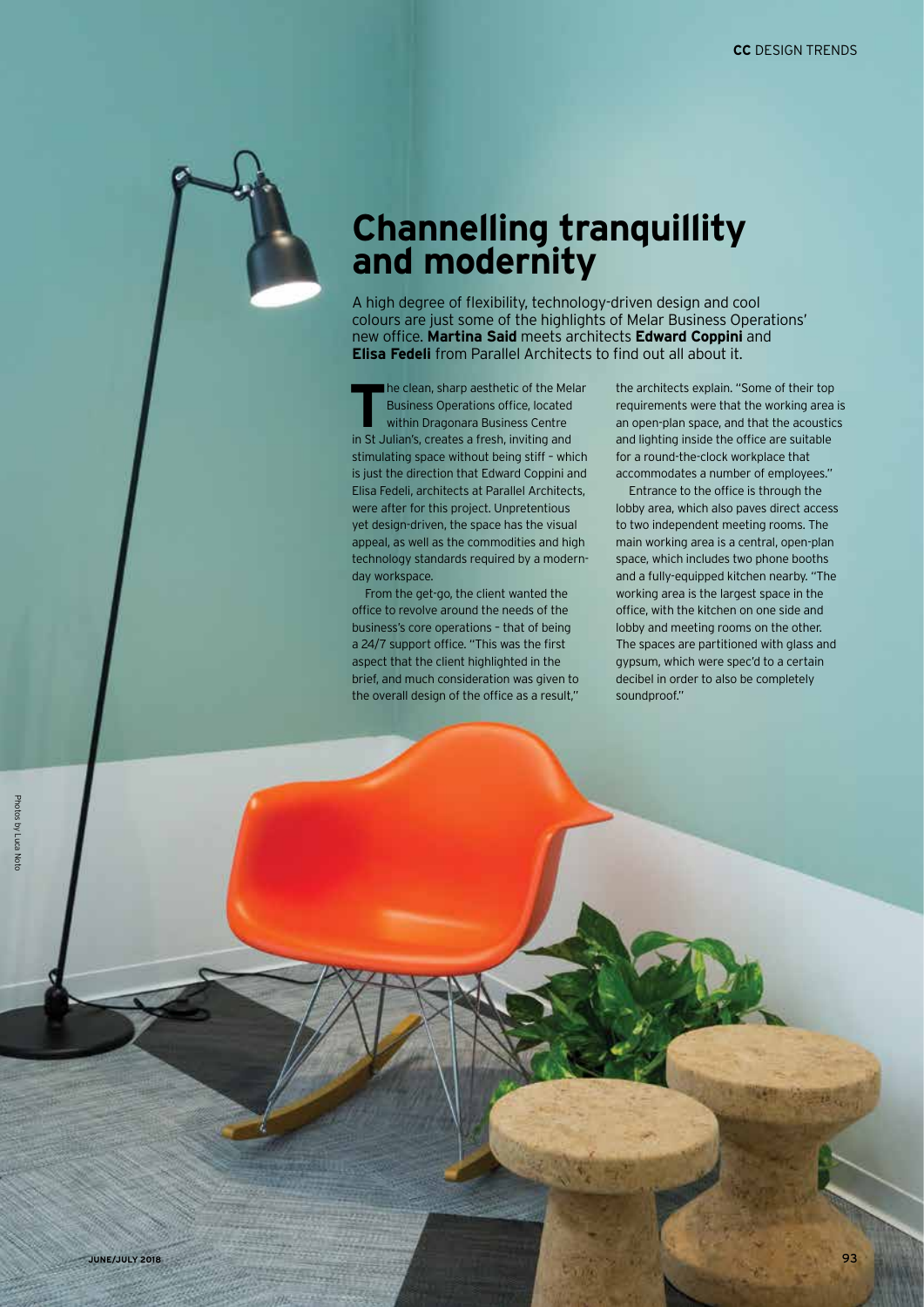

The architects collaborated with a sound engineer from the initial stages of the project in order to achieve the desired level of soundproofing, all the way through to selecting materials and installing them on-site. "Acoustics were a central part of the project – since the working area is open-plan and there are quite a few desks, and their line of work is support, the client

wanted to minimise noise disruptions," they explain. "Through our consultation with the sound engineer and his own acoustic studies, we were able to select the appropriate services and materials that absorb as much sound as possible, including the acoustically-treated soffits, the desk partitions and the floor carpet, which is highly absorbent."

"Some of their top requirements were that the working area is an open-plan space, and that the acoustics and lighting inside the office are suitable for a roundthe-clock workplace."



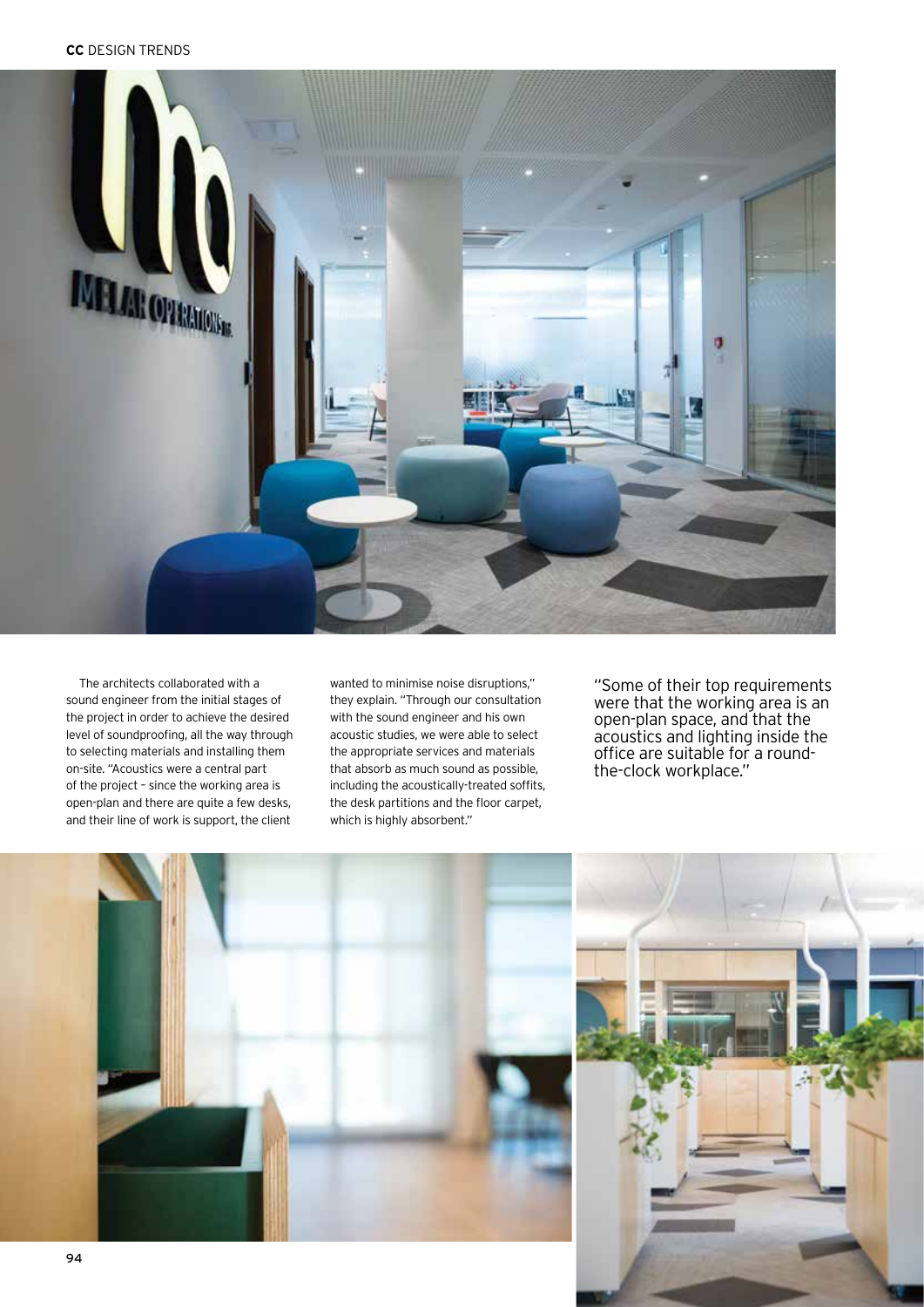## **CC** DESIGN TRENDS



Also a priority was the type of lighting used for this project – the architects explain that they wanted the transition of light between day and night to be as seamless as possible, and so the lighting system was designed with a certain degree of automation. "The lights installed in the soffits are evenly distributed spot lights which light up the circulation areas and were installed on dusk sensors, with the aim that once natural levels of light start to drop around dusk, they switch on automatically, maintaining a lux level of light throughout the day and night."

Additional lighting was used by way of individual floor lamps per every group of desks, so that each group can control the light intensity of that lamp as they wish. "With quite a number of people in the office, lighting requirements may differ significantly between individuals, and so we wanted to make this lighting as customisable as possible. The lamps have the ability to increase and decrease in intensity, and also go on and off automatically. In fact, all the lights installed in the office have presence sensors so that they turn off if no one is around. The lamps may also detect the presence of people in the office and so regulate the level of light and start to dim once people walk towards them. They're also completely mobile and can be moved elsewhere, together with the desks."

This modular aspect of the office was another central part of the design, making it a dynamic space that can easily be changed around to accommodate the office's needs. The services, for instance, were passed through free-standing power poles with a one-metre radius displacement range, each one supplying a cluster of desks. "The poles have a plug and play function, therefore it's easy for them to be moved from one area of the office to another if necessary. A number of additional points were also installed in the soffits, adding a certain degree of flexibility,

which the client wanted for this project," Edward and Elisa explain. "In fact, there aren't many fixed elements in the office – apart from some of the cabinets, certain office equipment and the phone booths, which were designed to be open phone booths rather than closed cubicles but made with acoustic felt to absorb all sound, many elements in the working area can change their place."

"We opted for a neutral base using grey and white for the walls and ceilings, accompanied by a palette of blues and greens for the furniture."